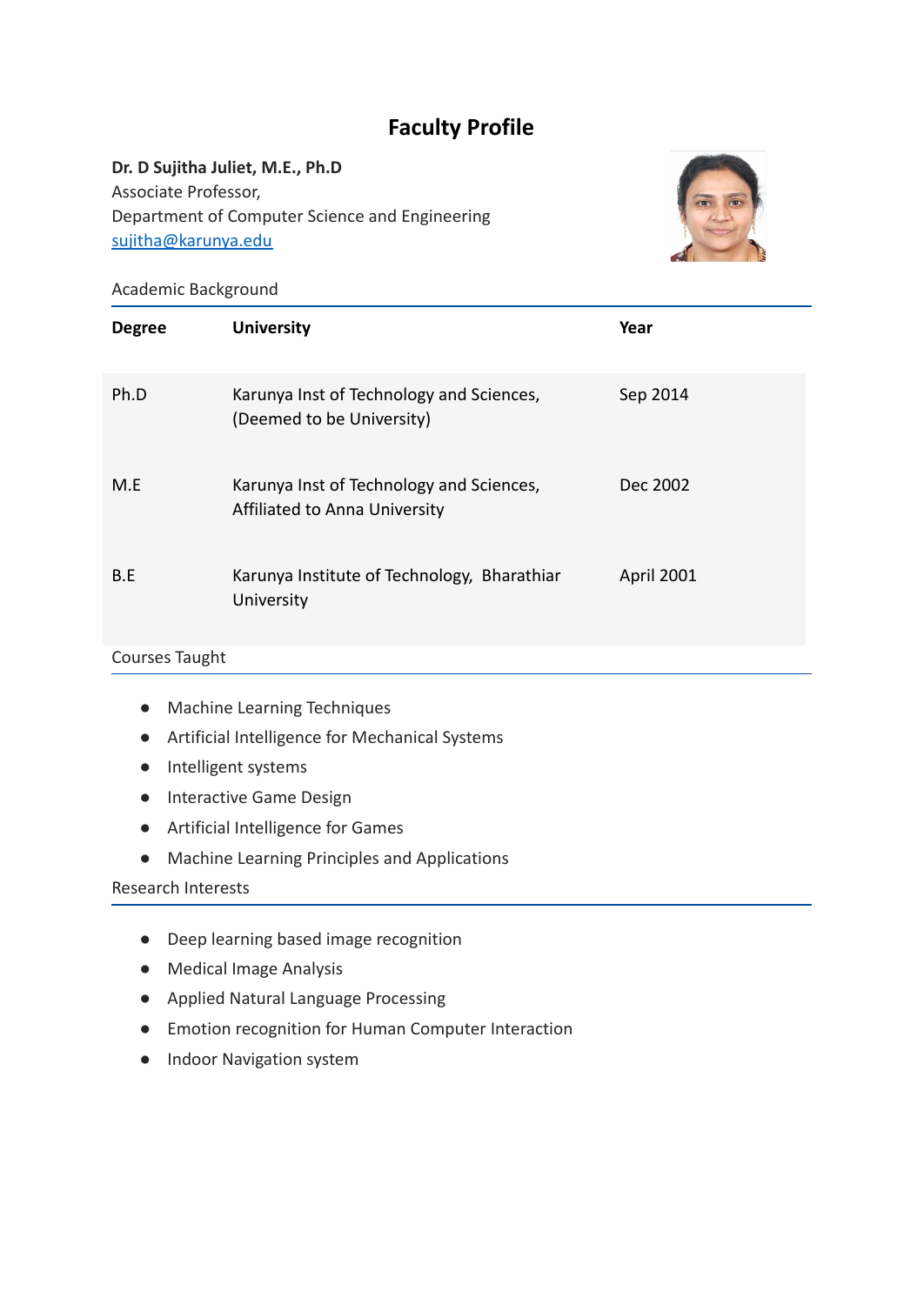#### **Funded Projects received from DST to the tune of 46.4 lakhs (ongoing)**

- **Principal Investigator** in the project titled, "Development of Industrial Indoor Asset Positioning and Navigation System using Geospatial Analysis and Ultra-Wide Band Technology" funded by DST- NRDMS to the tune of Rs. **27,89,644/- (**ongoing)
- **Co-investigator** in the project titled "Development of Cost Effective Affordable Cervical Cancer Screening Unit based on Smartphone Technology for Rural Population" funded by DST- BDTD to the tune of **Rs. 18,53,153-** (ongoing)

#### **Patent Published:**

# Title of Invention: **A DEVICE FOR TRAPPING LOCUST**

Field of Invention: Design of a product that addresses the issue of food security due to invasion of locusts

Publication Date : 11/06/2021 (Ref No: 202141020431 A)

#### **PhD Guidance:**

Two PhD scholars awarded Doctoral degrees in the areas of Deep learning based image analysis.

Most recent Publications

- [Joseph,](https://www.scopus.com/authid/detail.uri?origin=resultslist&authorId=57218701686&zone=) S.I.T., [Sasikala,](https://www.scopus.com/authid/detail.uri?origin=resultslist&authorId=35118311000&zone=) J., **Sujitha [Juliet,](https://www.scopus.com/authid/detail.uri?origin=resultslist&authorId=57189716828&zone=) D**., Velliangiri, S. (2021) Hybrid spatio-frequency domain global thresholding filter (HSFGTF) model for SAR image enhancement, [Pattern Recognition Letters,](https://www.scopus.com/authid/detail.uri?authorId=57189716828#disabled) 146, pp. 8–14, **IF 3.756**
- Kurian, S. M., **Sujitha [Juliet](https://www.scopus.com/authid/detail.uri?origin=resultslist&authorId=57189716828&zone=)**.D and Vijayan, V. P. (2021) Brain tumour detection by gamma denoised wavelet segmented entropy classifier, Computers, Materials and Continua, 69(2), 2093-2109, **IF: 3.772**
- Joseph, S.I.T., [Sasikala,](https://www.scopus.com/authid/detail.uri?origin=resultslist&authorId=35118311000&zone=) J., **Sujitha [Juliet,](https://www.scopus.com/authid/detail.uri?origin=resultslist&authorId=57189716828&zone=) D.**, (2020) " Detection of Ship from Satellite Images Using Deep Convolutional Neural Networks with Improved Median Filter", [Remote Sensing and Digital Image Processing,](https://www.scopus.com/sourceid/21100469658?origin=resultslist) 24, pp. 69-82
- Joseph S. I., Sasikala J, and **Sujitha Juliet D**., (2019) "Optimized vessel detection in marine environment using hybrid adaptive cuckoo search algorithm", Computers and Electrical Engineering, 78, 482-492, **IF: 3.818**
- Joseph S. I., Sasikala J, and **Sujitha Juliet D**., (2019) "A novel vessel detection and classification algorithm using a deep learning neural network model with morphological processing", Soft Computing, 23(8), 2693-2700, **IF: 3.643**
- Sai B. R , **Sujitha Juliet, D** (2019), "Transfer learning with RESNET-50 for malaria cell-image classification", Proc. 8th IEEE Int. Conf. Communication and Signal Processing, ICCSP 2019, India, 945-949